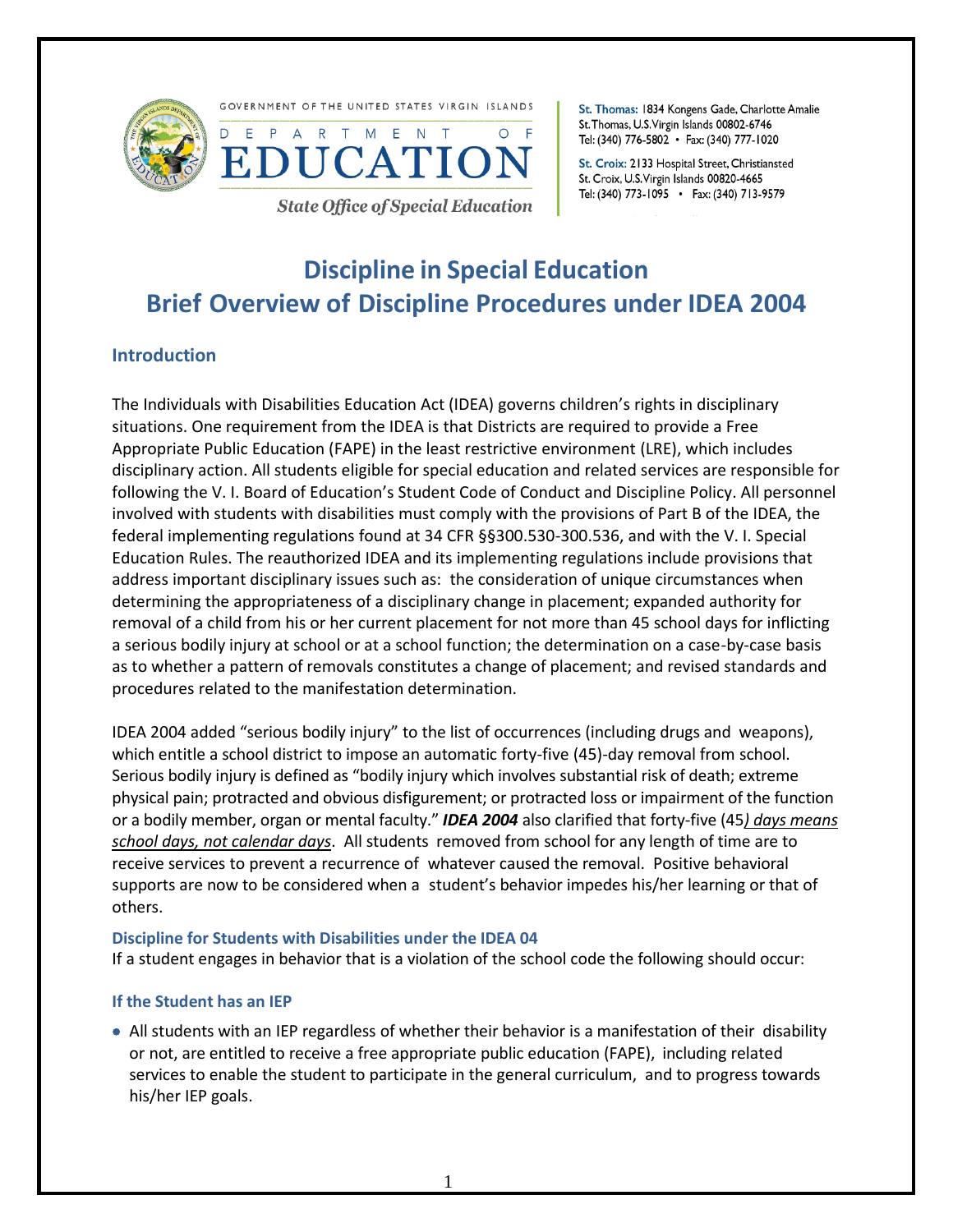- The district must notify the parents of any disciplinary action to be taken on the day the decision is made to discipline the student.
- The district must provide the parents with a copy of the procedural safeguards.
- The district may consider any unique circumstances on a case-by-case basis when determining whether to order a change in placement for a child with a disability who violates a code of student conduct. This addition to the law clarifies that districts are not required to follow disciplinary measures that it believes are not appropriate for this student but can instead evaluate each situation on a case-by-case basis and consider the unique circumstances.
- If appropriate, to the extent that these measures are applied to non-disabled students, the district may, for up to ten school days:
	- **a.** remove the student to an interim alternative educational setting;
	- **b.** another setting; or
	- **c.** suspend the student.
- Behavioral intervention services and modifications to prevent the behavior from recurring are to be added to the student's IEP if the student is suspended on more than two (2) separate occasions.

#### **SUSPENSION /EXPULSION FOR STUDENTS WITH DISABILITIES**

#### **Suspension for more than 10 school days/Expulsion**

If the district suspends the student for more than ten( 10) school days (consecutively or concurrently), changes his/her placement for more than ten school days, or notifies the parent of possible expulsion, the district must hold a Manifestation Determination Review(MDR) to determine if the student's behavior is a manifestation of the student's disability.

# **Manifestation Determination Review (MDR)**

- The MDR conference must be held within ten (10) days of a decision to change the child's placement because of a violation of a code of student conduct.
- This meeting is held only when a student is removed from school for more than ten days.
- **Purpose:** At this meeting the team must decide whether the student's behavior was a manifestation of his disability. To decide this, the team must do the following:
	- Review all relevant information in the student's file including;
	- the student's IEP:
	- teacher observational records;
	- parent information; and
	- evaluation reports to determine if the conduct was caused by a direct and substantial relationship to the child's disability **OR** was the direct result of the LEA's failure to implement the student's IEP.

# **If the student's behavior IS a manifestation of the disability**

#### Then the school must

- Conduct/review a functional behavioral assessment; and
- If a behavioral intervention plan was already developed, it must be reviewed or modified; if one was not developed then one should be developed consistent with (*20 U.S.C. §1415(k) (1)(F), 34 C.F.R. §300.530(f)).*